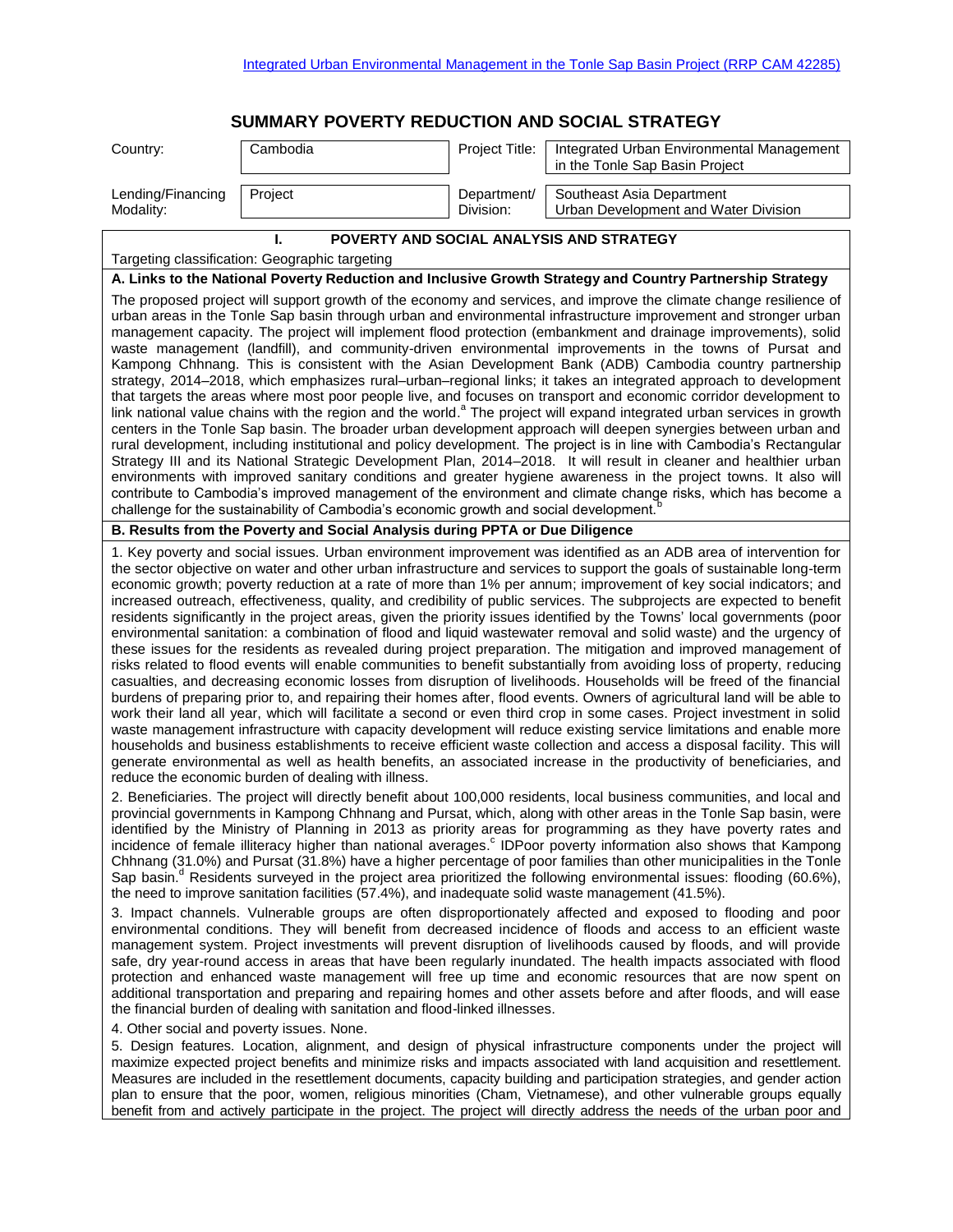vulnerable groups through output 3 on community mobilization and environmental improvements. The project will support increased access for IDPoor 1 and 2 (about 5,200 households) to latrines in Kampong Chhnang and Pursat municipalities through sanitation grants. The project has also pre-identified poor and vulnerable communities in both municipalities that will receive grants for community-driven environment improvements. All information, education, and communication materials on hygiene awareness management will be catered to different religious groups, including the information on menstrual hygiene management. In addition, safety features for residents and children have been integrated into outputs 1 and 2 (e.g., embankment safety measures in Kampong Chhnang, and sidewalks and select covered drainage in Pursat).

## **II. PARTICIPATION AND EMPOWERING THE POOR**

1. Participatory approaches and project activities. The poor and vulnerable have participated in focus group discussions, public consultations, and household surveys. A participation plan has been prepared and incorporated in resettlement documents to ensure effective participation of vulnerable groups throughout the project cycle. Screening for communityled infrastructure will ensure these were selected with the full participation of marginalized groups that may experience negative impacts

2. The project will collaborate with civil society organizations (CSOs) working with women at the village and Sangkat (or sub-district) levels to strengthen women's participation and benefits. Consultations were held with CSOs and nongovernment organizations (NGOs) during preparation.

3. Civil society organizations. The project will support the Ministry of Public Works and Transport (MPWT) to continue its consultations with CSOs on a regular basis. It will support the MPWT in recruiting an international NGO for implementing output 3. The MPWT has appointed staff to manage socioeconomic and gender aspects of the project, including safeguards. An external resettlement monitor will assist in confirming that resettlement activities have been carried out in accordance with the resettlement planning documents. Qualified specialists will be part of the project management and implementation services consultants, and will provide on-the-job training to project staff for stakeholder and participation activities.

4. The following forms of civil society organization participation are envisaged during project implementation, rated as high (H), medium (M), low (L), or not applicable (NA):

 $\boxtimes$  Information gathering and sharing (H)  $\boxtimes$  Consultation (H)  $\boxtimes$  Collaboration (H)  $\boxtimes$  Partnership (H) 5. Participation plan.

 $\boxtimes$  Yes. The plan describes measures to share information and strengthen participation of stakeholders in project components and activities with beneficiaries in accordance with ADB's guidelines.

## **III. GENDER AND DEVELOPMENT**

Gender mainstreaming category: Effective gender mainstreaming

**A. Key issues.** Floods and inefficient waste management disproportionately impact women who often remain at home to care for family during prolonged floods and have primary responsibility for maintaining the home environment. The project will greatly improve quality of life for women and will focus on improving their overall menstrual hygiene management. Women's level of participation depends on several factors, which will be considered when holding consultation meetings. These include (i) accessibility of information on opportunities to participate in the project, (ii) support from local authorities, and (iii) availability of activities that encourage women to share their opinions freely. The Stakeholder Consultation and Participation Plan and a summary in the project administration manual are accessible from the list of linked documents in Appendix 2.

**B. Key actions.** A gender action plan has been prepared based on a poverty and social analysis, which incorporates a gender analysis for each town—Pursat and Kampong Chhnang. The gender action plan is accessible from the list of linked documents in Appendix 2.

 $\boxtimes$  Gender action plan  $\Box$  Other actions or measures  $\Box$  No action or measure **IV. ADDRESSING SOCIAL SAFEGUARD ISSUES**

**A. Involuntary Resettlement Safeguard Category:**  $\Box$  A  $\Box$  B  $\Box$  C  $\Box$  FI 1. Key impacts. The project will acquire private agricultural land and cultivated government-owned land, and will result in permanent impacts to primary and secondary structures. About 139 affected households (or 576 affected persons) will incur minor impacts resulting from the loss of fixed assets and sources of incomes or livelihoods. About 25 affected households (or 108 affected persons) will be severely affected by loss of agricultural land or permanent loss of land use equivalent to 10% or more of their total productive (income-generating) assets.

2. Strategy to address the impacts. Compensation and rehabilitation assistance will be provided according to the resettlement plans for both towns, with the objective of restoring affected households' living standards to at least preproject conditions.